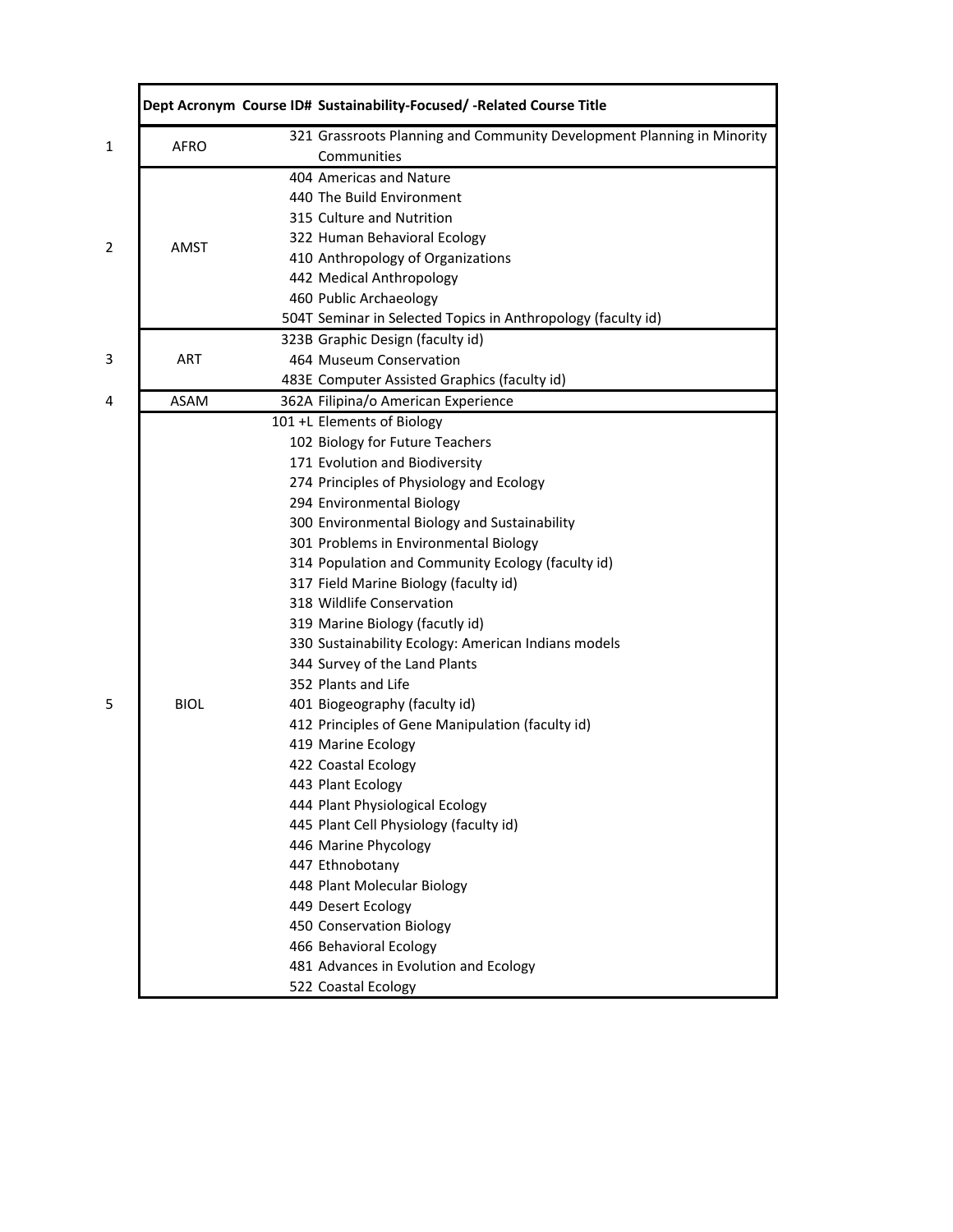|    |             | Dept Acronym Course ID# Sustainability-Focused/ - Related Course Title |
|----|-------------|------------------------------------------------------------------------|
|    |             | 100 Survey of Chemistry                                                |
|    |             | 102 Physical Science for Future Elem Teachers                          |
|    |             | 303C Biotechnology: Ag and Environmental Biotechnology                 |
|    |             | 313A Environmental Pollution and Its Solutions: Air Pollution          |
|    |             | 313B Environmental Pollution and Its Solutions: Water Pollution        |
| 6  | <b>CHEM</b> | 313C Environmental Pollution and Its Solutions: Land Pollution         |
|    |             | 435 Chemistry of Hazardous Materials                                   |
|    |             | 436 Atmospheric Chemistry                                              |
|    |             | 437 Environmental Water Chemistry                                      |
|    |             | 438 Environmental Biochemistry                                         |
|    |             | 480T Green Chemistry                                                   |
|    |             | 415T Current Issues in Advertising                                     |
| 7  | COMM        | 447 Tourism and Travel (faculty id)                                    |
|    |             | 515T Professional Problems in Specialized Fields (faculty id)          |
|    |             | 333 Economic Development: Analysis and Case Studies (faculty id)       |
|    |             | 335 The International Economy (faculty id)                             |
|    |             | 336 Economies of the Middle East                                       |
|    |             | 362 Environmental Economics                                            |
|    |             | 415 Economics of Health                                                |
| 8  | <b>ECON</b> | 416 Benefit Cost and Microeconomic Policy Analysis                     |
|    |             | 433 The Less Developed Countries and the World Economy                 |
|    |             | 461 Ecological Economics                                               |
|    |             | 462 Natural Resource Economics                                         |
|    |             | 516 Economics and Benefit-Cost Analysis                                |
|    |             | 520 History and Function of Community Colleges                         |
| 9  | <b>EDAD</b> | 522 College Student's Characteristics and Cultures                     |
|    |             | 524 Diversity Access and Equity                                        |
| 10 | <b>EDEL</b> | 533 Graduate Studies in Elementary Education: Science (faculty id)     |
|    |             | 436 Engineering Hydrology                                              |
|    |             | 441 Environmental Engineering                                          |
|    |             | 466 Public Transit Systems Planning and Operations                     |
|    |             | 481 Solid Waste Technology and Management                              |
|    |             | 482 Liquid Waste Technology and Management                             |
|    |             | 493 Structural Systems Emphasis on High-rise Structures                |
| 11 | <b>EGCE</b> | 496 Architectural Design                                               |
|    |             | 515 Geo-Environmental Engineering                                      |
|    |             | 537 Groundwater and Seepage                                            |
|    |             | 546 Coastal Pollution Engineering                                      |
|    |             | 559 Environmental and Public Transporation Regulations                 |
|    |             | 575 Data Mining in Sustainability                                      |
|    |             | 583 Air Pollution Control Engineering                                  |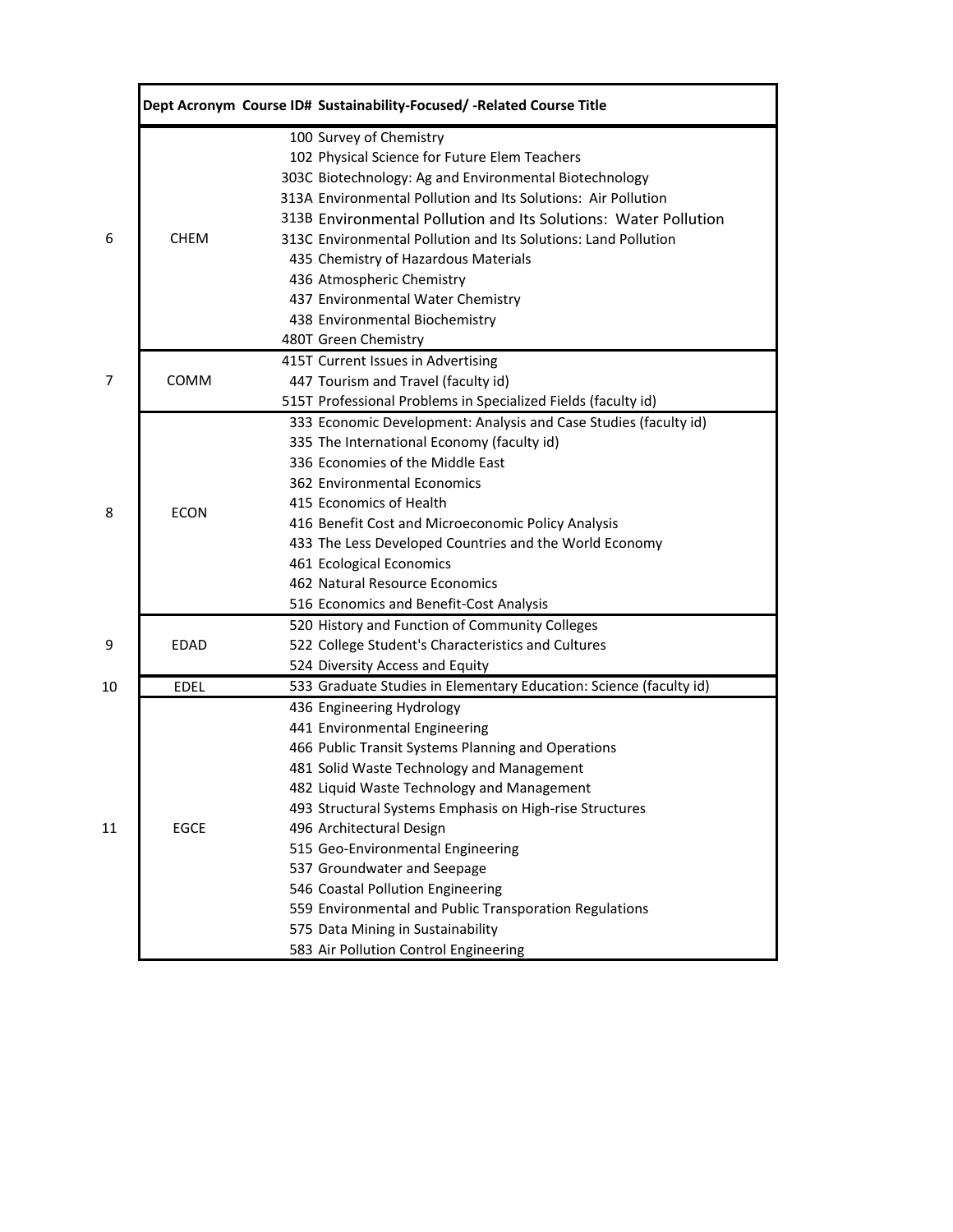|    |             | Dept Acronym Course ID# Sustainability-Focused/-Related Course Title |
|----|-------------|----------------------------------------------------------------------|
|    |             | 314 Engineering Economy                                              |
|    |             | 331 Mechanical Behavior of Materials (faculty id)                    |
|    |             | 414 Design Project I (faculty id)                                    |
|    |             | 419 Design Project II (faculty id)                                   |
|    |             | 421 Mechanical Design (faculty id)                                   |
| 12 | <b>EGME</b> | 451 Heating, Ventilating, and Air Conditioning Systems               |
|    |             | 460 Failure of Engineering Materials (faculty id)                    |
|    |             | 461 Fabrication Methods (faculty id)                                 |
|    |             | 480 Human Factors in Engineering                                     |
|    |             | 512 Advanced Mechanical Design and Management (faculty id)           |
|    |             | 530 Advanced Strength of Materials (faculty id)                      |
|    |             | 500 Environmental Issues and Approaches                              |
|    |             | 510 Environmental Evaluation and Protection                          |
| 13 | <b>ENST</b> | 520 Environmental Researches and Analysis                            |
|    |             | 595T Selected Topics in Environmental Problems                       |
|    |             | 326 The American Frontier in Literature                              |
| 14 | ENGL        | 360 Scientific Writing                                               |
|    |             | 429 American Landscape in Literature                                 |
| 15 | <b>FIN</b>  | 310 Personal Financial Management                                    |
|    |             | 110 Introduction to the Natural Environment                          |
|    |             | 120 Global Environmental Problems                                    |
|    |             | 323 Weather and Climate                                              |
|    |             | 325 Natural Vegetation                                               |
|    |             | 328 Global Change and Environmental Systems                          |
|    |             | 329 Cities and Nature                                                |
|    |             | 330 California                                                       |
|    |             | 332 United States and Canada                                         |
|    |             | 333 Latin America                                                    |
|    |             | 336 Europe                                                           |
|    |             | 340 Asia                                                             |
|    |             | 342 The Middle East                                                  |
|    |             | 344 Africa                                                           |
|    |             | 345 China                                                            |
|    |             | 350 Nature and Society                                               |
| 16 | <b>GEOG</b> | 352 The National Parks                                               |
|    |             | 370 Cities and Suburbs                                               |
|    |             | 422 Global Climate Change                                            |
|    |             | 424 Desert Landscapes                                                |
|    |             | 425 Tropical Rainforests                                             |
|    |             | 426 The Coastal Environment                                          |
|    |             | 450 Human Response to Environmental Hazards                          |
|    |             | 452 Ecotourism                                                       |
|    |             | 478 Urban Planning Principles                                        |
|    |             | 481 Geographic Information Systems: Introduction                     |
|    |             | 482 Environmental Impact Assessment                                  |
|    |             | 483 Mountain Field Geography                                         |
|    |             | 485 Urban Planning Methods                                           |
|    |             |                                                                      |
|    |             | 486 Geographic Information Systems: Principles and Applications      |
|    |             | 488 Global Environmental Problems                                    |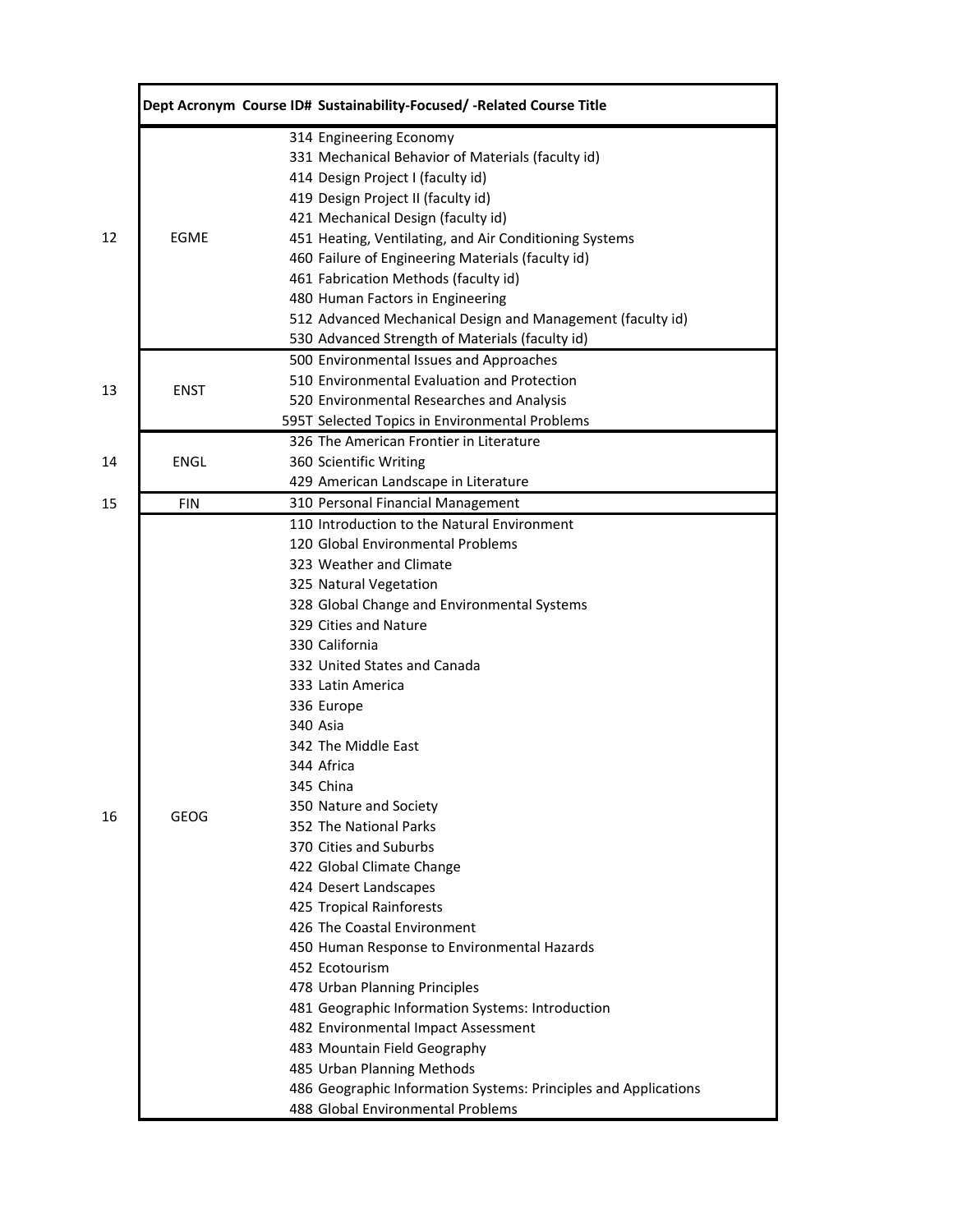|             | Dept Acronym Course ID# Sustainability-Focused/-Related Course Title                              |
|-------------|---------------------------------------------------------------------------------------------------|
|             | 101 Physical Geology (faculty id)                                                                 |
|             | 102 Earth and Astronomical Science for Future Elementary Teachers (faculty<br>id)                 |
|             | 110T Topics in Earth Science (Faculty id)                                                         |
|             | 140 Earth's Atmosphere and Oceans                                                                 |
|             | 310T Topics in California-Related Geology: Earth's Environmental Crisis                           |
| <b>GEOL</b> |                                                                                                   |
|             | 333 General Oceanography                                                                          |
|             | 335 Hydrology and Surface Processes                                                               |
|             | 410 Physical Earth/ Space Systems                                                                 |
|             | 436 Hydrogeology                                                                                  |
|             | 470 Environmental Geology and Planning                                                            |
|             | 535T Advanced Topics in Hydrogeology                                                              |
|             | 101 Personal Health                                                                               |
|             | 301 Promotion of Optimal Health                                                                   |
|             | 401 Epidemiology                                                                                  |
|             | 415 Environmental Health                                                                          |
|             | 416 Global Issues in Environmental Health                                                         |
| <b>HESC</b> | 462 Environmental Toxicology and Health                                                           |
|             | 463 Air Pollution and Health                                                                      |
|             | 465 Introduction to International Health                                                          |
|             | 481 Globalization and Health                                                                      |
|             | 515 Advanced Environmental Health                                                                 |
|             | 524 Public Health Administration                                                                  |
|             | 540 Advanced Study in Health Promotion and Disease Prevention                                     |
| <b>HIST</b> | 479A The Urbanization of American Life                                                            |
|             | 342 Stress Management                                                                             |
| <b>KNES</b> | 353 Physical Activity and Lifelong Well-Being                                                     |
|             | 456 Environmental Exercise Physiology (UNDER GEOG?)<br>310 The California Experience (faculty id) |
| <b>LBST</b> | 488 Senior Seminar in Environmental Studies                                                       |
|             |                                                                                                   |
|             | 423 Purchasing and Supply Management<br>430 Integrated Supply Chain Management                    |
| <b>MGMT</b> | 440 Emerging Issues in Management                                                                 |
|             | 539 Supply Chain Management                                                                       |
|             | 351 Principles of Marketing                                                                       |
| <b>MKTG</b> | 405 Advertising and Promotions Strategy                                                           |
|             | 313 Environmental Ethics                                                                          |
| PHIL        | 386 Philosophy of Biology                                                                         |
| <b>PHYS</b> | 301 Energy and Sustainability                                                                     |
|             | 322 Leadership for Public Service                                                                 |
| POSC        | 421 Government and the Economy                                                                    |
|             | 445 Globalization, Justice, and Democracy                                                         |
| <b>RTVF</b> | 375 Documentary, Film and TV                                                                      |
|             | 502 Social Work Perspectives on Human Behavior II *                                               |
|             | 511 Social Work Practice II *                                                                     |
| <b>MSW</b>  | 541 Social Work Field Instruction II*                                                             |
|             | 550 Social Work Practice with Diverse Population                                                  |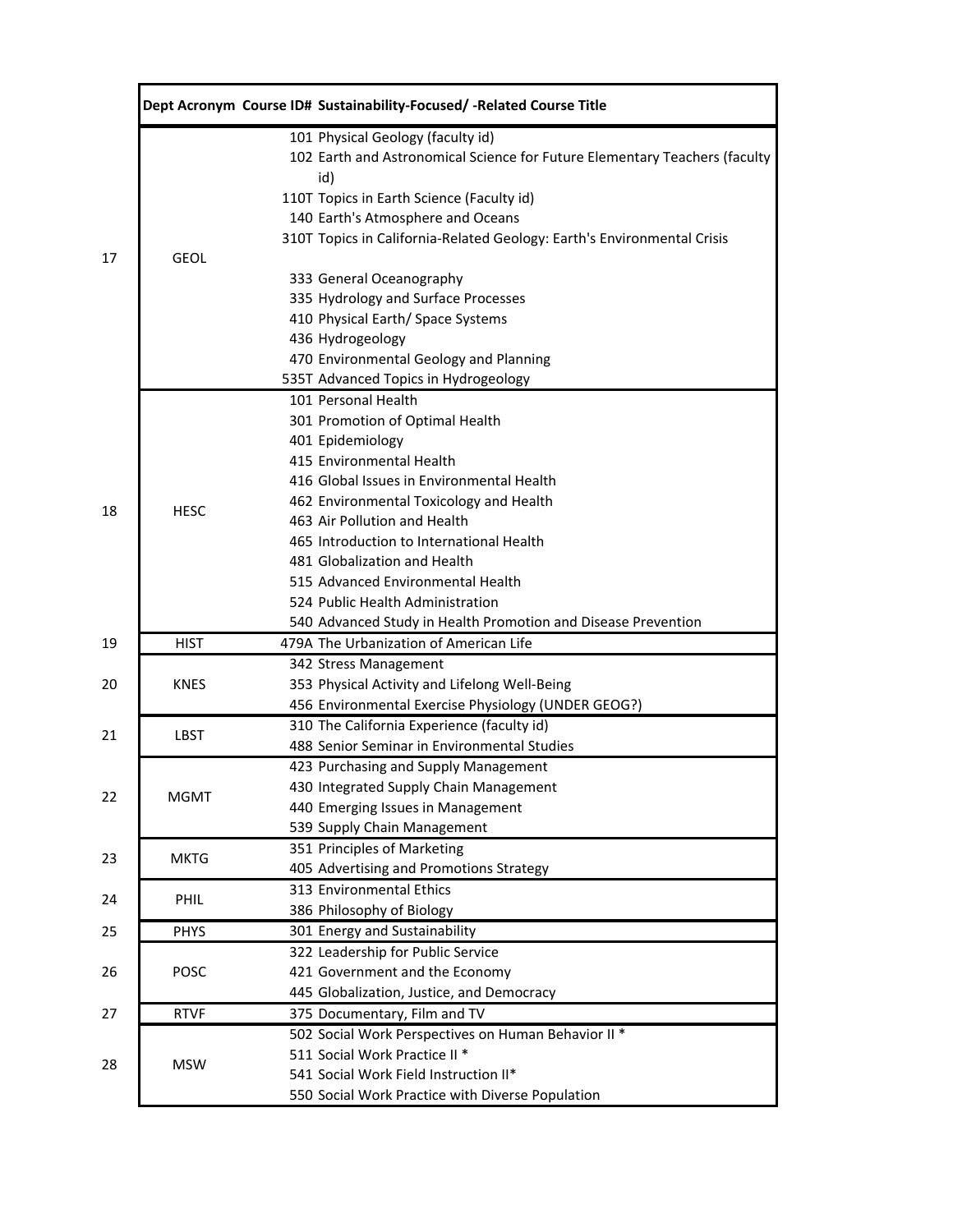|    |             | Dept Acronym Course ID# Sustainability-Focused/-Related Course Title  |
|----|-------------|-----------------------------------------------------------------------|
|    |             | 352 The Sociology of Education                                        |
|    |             | 355 Women in Contemporary Societies                                   |
|    |             | 356 Social Inequality                                                 |
|    |             | 361 Population and the Environment                                    |
| 29 | <b>SOCI</b> | 371 Social of City Life                                               |
|    |             | 429 Sociology of the Welfare State: Politics, Policy and Inequalities |
|    |             | 455 Sociology of Health and Illness                                   |
|    |             | 476 Sociology of Charity and Nonprofits                               |
|    |             | 501T Seminar: Topics in Societal Structure and Process (Faculty id)   |
| 30 | <b>SPED</b> | 371 Exceptional Individual *                                          |
| 31 | DANC        | 300 Theatre and Cultural Diversity                                    |
| 32 | THTR        | 301 Dance and Cultural Diversity                                      |
| 33 | WMST        | 205 Gender and Globalization (faculty id)                             |

**Total Sustainability‐Focused/ ‐Related Course Count: 197**

**33 Total Departments offering Sustainability‐Focused/ ‐Related Courses:**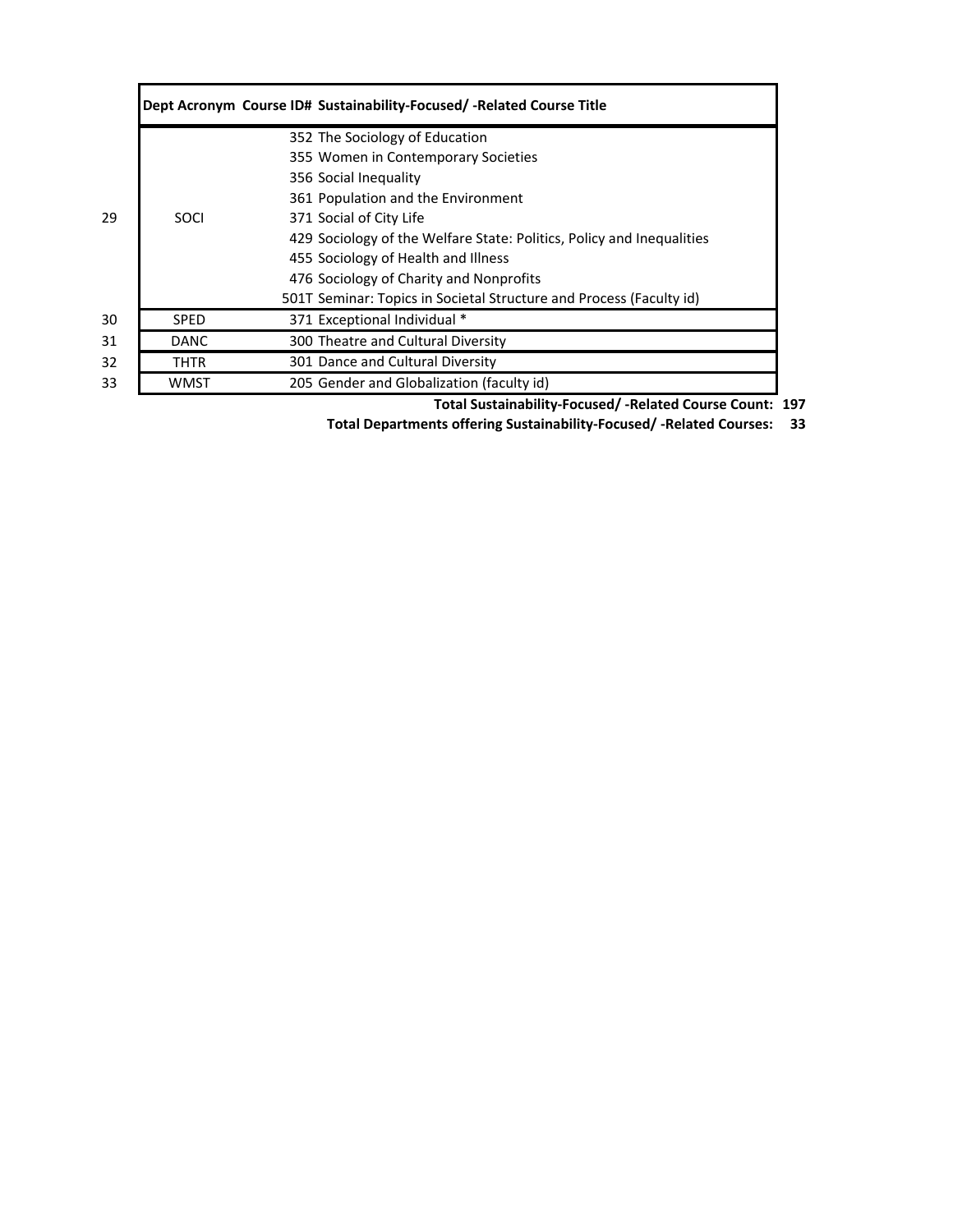| <b>Department Name</b>                                      | <b>Total # Courses Offered</b> |
|-------------------------------------------------------------|--------------------------------|
|                                                             | $(2011-13)$                    |
| Accounting                                                  | 41                             |
| Afro-Ethnic Studies                                         | 26                             |
| Anthropology                                                | 89                             |
| Art                                                         | 166                            |
| <b>Asian-American Studies</b>                               | 21                             |
| <b>Biological Science</b><br><b>Business Administration</b> | 112<br>$\overline{7}$          |
|                                                             | 81                             |
| Chemistry/Biochemistry<br>Chicana and Chicano Studies       | 25                             |
| <b>Child and Adolescent Studies</b>                         | 49                             |
| Civil and Environmental Engineering                         | 61                             |
| Communications                                              | 92                             |
| Comparative Religion                                        | 35                             |
| <b>Computer Engineering</b>                                 | 12                             |
| <b>Computer Science</b>                                     | 65                             |
| Counseling                                                  | 24                             |
| <b>Criminal Justice</b>                                     | 28                             |
| Economics                                                   | 49                             |
| <b>Educational Leadership</b>                               | 50                             |
| <b>Electrical Engineering</b>                               | 67                             |
| <b>Elementary and Bilingual Education</b>                   | 53                             |
| Comparative Literature                                      | 7                              |
| English                                                     | 83                             |
| <b>Environmental Studies</b>                                | 8                              |
| <b>European Studies</b>                                     | $\mathbf 1$                    |
| Finance                                                     | 42                             |
| Geography                                                   | 53                             |
| <b>Geological Science</b>                                   | 50                             |
| Gerontology                                                 | 13                             |
| <b>Health Science</b>                                       | 52                             |
| History                                                     | 129                            |
| <b>Human Communication Studies</b>                          | 98                             |
| <b>Human Services</b>                                       | 37                             |
| Information Systems and Decision Sciences                   | 70                             |
| Instructional Design and Technology                         | 10                             |
| <b>International Business</b>                               | 0                              |
| Kinesiology                                                 | 149                            |
| <b>Liberal Studies</b>                                      | 3                              |
| Linguistics                                                 | 20                             |
| Management                                                  | 55                             |
| Marketing                                                   | 24                             |
| <b>Mathematics</b>                                          | 83                             |
| <b>Mechanical Engineering</b>                               | 63                             |
| <b>Military Science</b>                                     | 10                             |
| Arabic*                                                     | $\overline{7}$                 |
| Chinese*                                                    | 15                             |
| Foreign Language Education*                                 | $\mathbf{1}$                   |
| French*                                                     | 37                             |
| German*                                                     | 29                             |
| Italian*                                                    | 5                              |
| Japanese*                                                   | 23                             |
| Korean*                                                     | 5                              |
| Modern Language*                                            | 4                              |
| Persian*                                                    | 10                             |
| Portuguese*                                                 | $\overline{7}$                 |
| Spanish*                                                    | 42                             |
| Teaching English to Speakers of Other Languages (TESOL)*    | 15                             |
| Vietnamese*                                                 | 9                              |